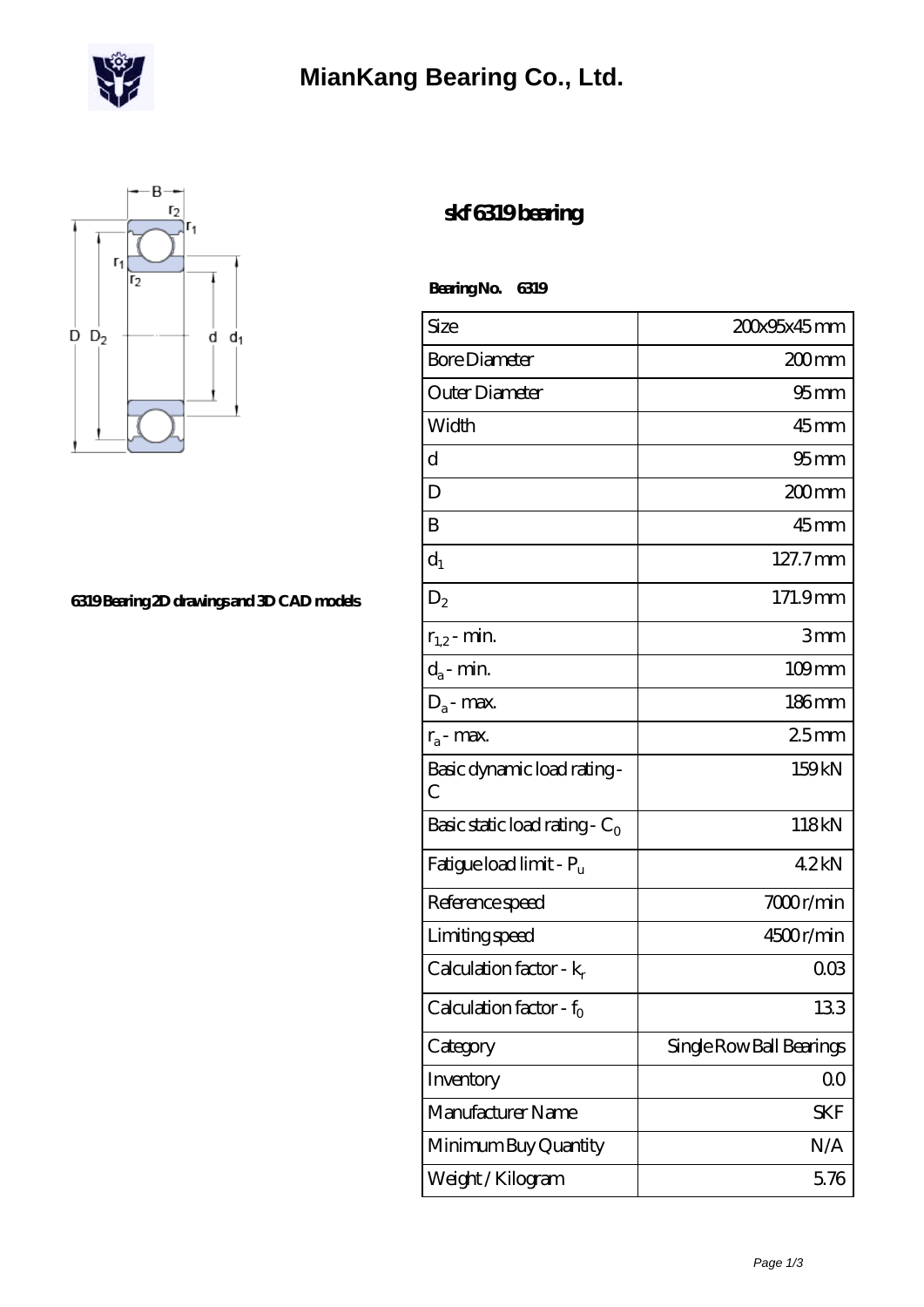

| Product Group                      | <b>BOO308</b>                                                                                                                                                                 |
|------------------------------------|-------------------------------------------------------------------------------------------------------------------------------------------------------------------------------|
| Enclosure                          | Open                                                                                                                                                                          |
| Precision Class                    | ABEC 1   ISO PO                                                                                                                                                               |
| Maximum Capacity / Filling<br>Slot | No                                                                                                                                                                            |
| Rolling Element                    | <b>Ball Bearing</b>                                                                                                                                                           |
| Snap Ring                          | No                                                                                                                                                                            |
| <b>Internal Special Features</b>   | No                                                                                                                                                                            |
| Cage Material                      | Steel                                                                                                                                                                         |
| <b>Internal Clearance</b>          | CO-Medium                                                                                                                                                                     |
| Inch - Metric                      | Metric                                                                                                                                                                        |
| Long Description                   | 95MM Bore; 200MM<br>Outside Diameter; 45MM<br>Outer Race Diameter:<br>Open; Ball Bearing; ABEC 1<br>ISO PO, No Filling Slot; No<br>Snap Ring, No Internal<br>Special Features |
| Category                           | Single Row Ball Bearing                                                                                                                                                       |
| <b>UNSPSC</b>                      | 31171504                                                                                                                                                                      |
| Harmonized Tariff Code             | 8482.105068                                                                                                                                                                   |
| Noun                               | Bearing                                                                                                                                                                       |
| Keyword String                     | Ball                                                                                                                                                                          |
| Manufacturer URL                   | http://www.skf.com                                                                                                                                                            |
| Manufacturer Item Number           | 6319                                                                                                                                                                          |
| Weight/LBS                         | 1268                                                                                                                                                                          |
| <b>Outer Race Width</b>            | 1.772Inch   45 Millimeter                                                                                                                                                     |
| Bore                               | 374Inch   95 Millimeter                                                                                                                                                       |
| Outside Diameter                   | 7.874 Inch   200 Millimeter                                                                                                                                                   |
| bore diameter:                     | 95 <sub>mm</sub>                                                                                                                                                              |
| static load capacity.              | 118kN                                                                                                                                                                         |
| outside diameter:                  | $200$ mm                                                                                                                                                                      |
| precision rating                   | Not Rated                                                                                                                                                                     |
| overall width:                     | $45$ mm                                                                                                                                                                       |
|                                    |                                                                                                                                                                               |